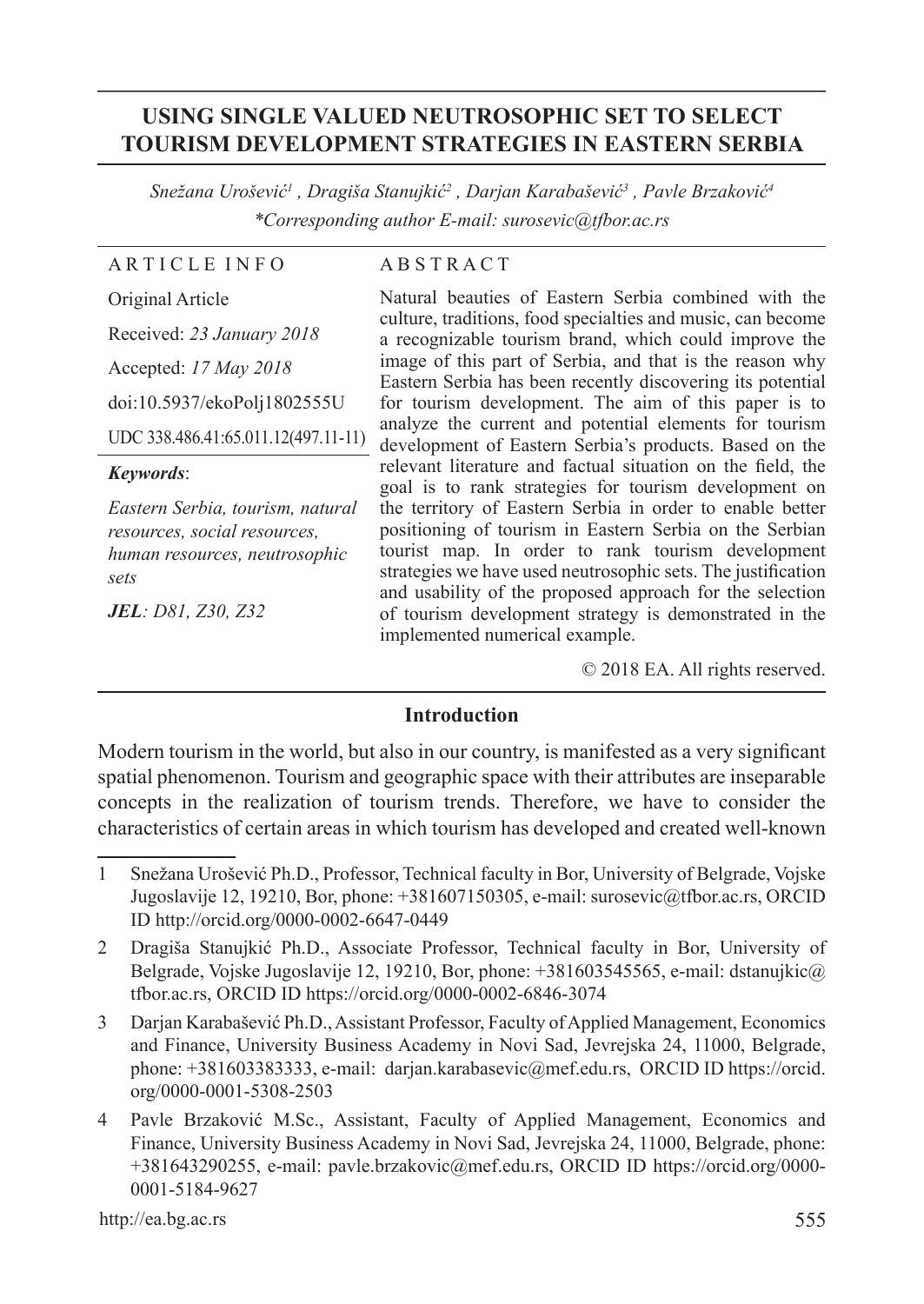tourist destinations. The tourist destination consists of its attributes and the degree of their use, so depending on that, we can say whether it is a potential or already developed tourist destination.

The main resources of tourism development are natural resources, which we can consider a gift from nature, and which are used in the reproduction process of setting new useful values (Nikolić et al., 2013). Proper understanding of this process enables the dynamics of tourism development, as well as the identification of the main factors influencing changes in tourism development (Streimikiene and Bilan, 2015). The development and impact of tourism have significantly changed not only the original image of nature, but they also have formed new kinds of businesses. This means that for good economic and tourist valorization of space we need a good geographical basis, justified and applicative. Today, it is very important to create a strategy of a tourist destination and its appearance in the tourism market, while the correct strategy of performance is possible to choose only after considering the internal and external factors in the environment.

The territory of Eastern Serbia has natural and anthropogenic tourist potentials. The most important natural conditions and resources for the development of tourism are: relief, climate, water resources, flora and fauna properties, as well as other specificities of the natural environment. It has been proven that rich natural resources can provide a good comparative advantage in the tourism market; however, this necessarily requires investment in marketing strategy (Riznić et al., 2011). In this area there are also numerous nature reserves, monasteries, archaeological sites and, generally speaking, there is very important anthropogenic and natural heritage, important for both, this area and for the whole state. For the analysis of natural conditions that influence the development of tourism in the area of Eastern Serbia, we have used only those natural elements that can be placed relatively quickly in the tourist offer, although this area is extremely attractive for the development of various tourism forms and products (Cvijanović, 2014).

Architecture in urban and rural areas is very characteristic, and numerous rural ambient units are true representatives of the rural lifestyle of people in this area. Multiethnicity, represented by a wide spectrum of different content related to the customs and the life of locals in rural areas, is a chance that should be insisted on in the cultural offer of this area. A great cultural value also lies in the products of old crafts and handicrafts that are excellent representatives of the rich cultural heritage. The natural beauties of Djerdap, mountain Stara Planina, mountains Homoljske planine and many other attractive destinations, combined with culture, tradition, gastronomic specialties and music of Eastern Serbia, can become a recognizable tourist brand, which will significantly contribute to the income and improve the image of this region and the Republic of Serbia.

# **Strategies of tourist destinations positioning**

The development of tourism and the increased participation of tourists in this kind of activities on the global level also enlarged the number of tourist destinations, which created a high level of competition in the world market. Tourist destinations have to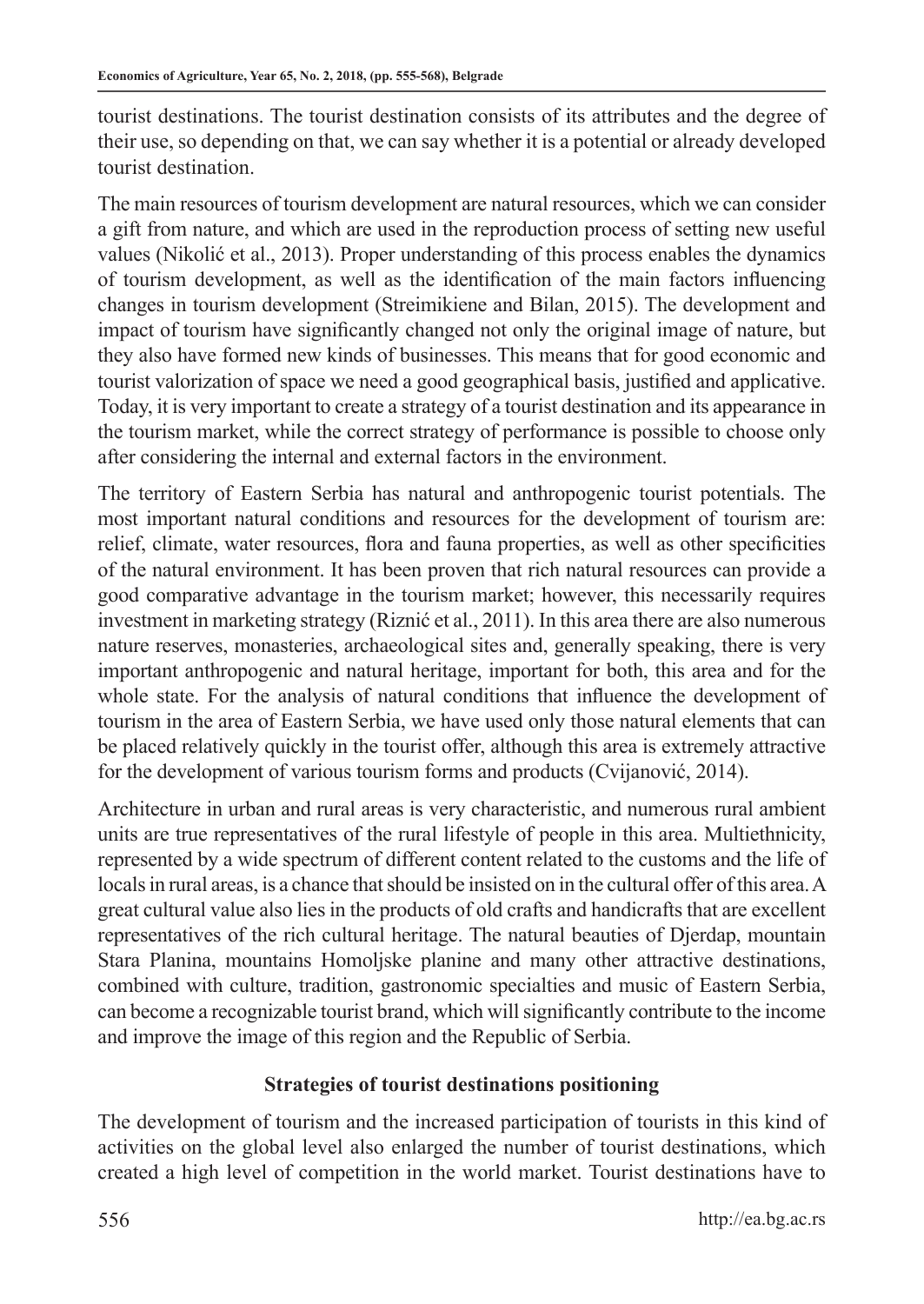create promotional activities and a special image for the selected market. It all makes necessary to carefully consider the approach for the tourist destination positioning. The rising trend of tourist demand for new challenges imposes the need for better positioning of existing destinations and/or creating new ones in order to achieve better economic profit. The space, which initially met the basic needs for rest and recreation, today must possess exceptional specifics in order to be interesting among diverse tourist demand. A specific position on the tourist map of the region can be taken by choosing the appropriate strategies, as well as the positioning instruments. Positioning also represents the development of the image of tourist destinations that are in direct contradiction with the competition.

The positioning of tourism products has the influence on the awareness of potential consumers (service users) in order to develop a positive image of a specific product (tourist destination), where potential consumers become loyal consumers (service users). Positioning is a way of communicating a destination to consumers with the desire to influence their decision making process related to travels. This is a complex process that requires careful analysis of all attributes of the destination and characteristics of the target market (Štetić, 2003). This influence is seen as a cause-effect relation between destination and consumer, and the ultimate outcome is the consumers' (tourists') choice of the right destination. Therefore, the choice of a positioning strategy that would create a positive image and the desire of tourists to stay at that particular destination is a basic precondition for the proper performing strategy on a particular market. For successful positioning, it is necessary to understand consumer behavior (service user). When managing the tourist destination, the most important is to achieve the right balance between stakeholders, while the local community has the most important role – the community will feel most of the effects of tourism development (Galanta et al., 2016; Jawabreh, 2014).

Strategic changes of tourism in Serbia, according to the market changes and the strategic goals of the development of tourist destinations, require the identification of priority types of tourism (Čerović and Petović, 2006). Compared to the world's tourist trends, Serbia is a relatively new destination that seeks to take a favorable place in the tourism market through the development strategy.

## **Prospects for the development of tourism market based on natural and social resources**

In Eastern Serbia there are great opportunities for tourism development. Eastern Serbia has real resources, which the Republic of Serbia has to recognize and put into function of its long-term tourism development. A large number of natural resources, as well as anthropogenic resources, are very important for this region. In addition, this area implies a dose of mysticism, mystery, special philosophy and beliefs that interpret life; in this part of Serbia reality and legends exist together.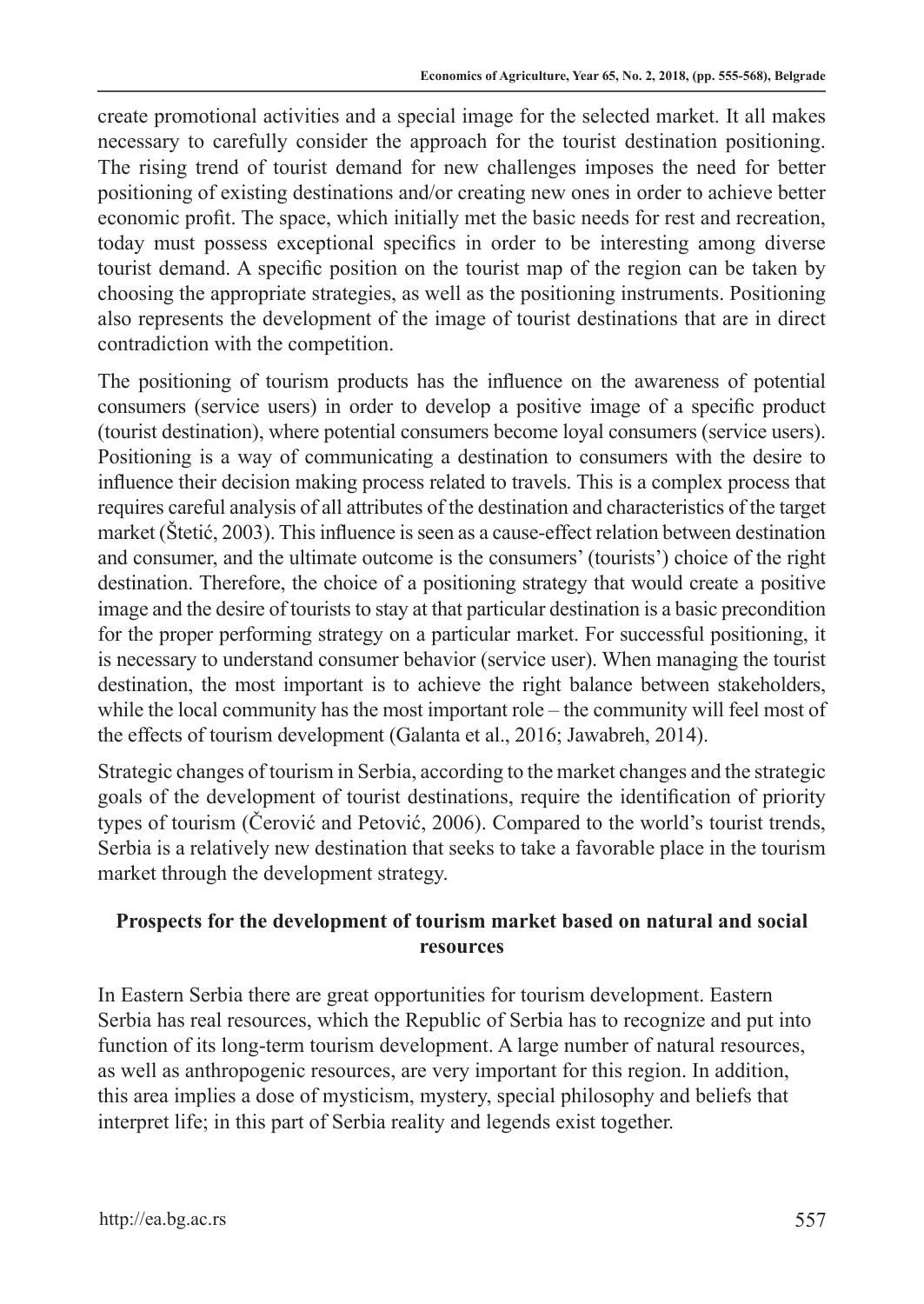As promising forms of tourism, but unfortunately not fully developed and exploited in Eastern Serbia, we can distinguish the following:

- **Rural tourism** This area provides a wide range of different possibilities, whether it's tourism that would rely on tourists' staying in village farms or other kind of tourism related to rural areas. Bearing in mind the tendencies in the tourism market to move beyond the concept of mass tourism, interest in rural tourism has recently been growing. Serbia has so far failed to develop rural tourism more extensively (Maksimović et al., 2016b). Thanks to the natural, ecological and ambient characteristics, different rural areas are very interesting and promising for the development of rural tourism. Adequately built holiday homes in a preserved natural environment, characterized by peace and quiet, are real "oases" for people from highly urbanized, industrial centers. The main characteristic of modern tourism is the incorporation of an efficient ecological component into the overall tourism product and its promotion, treating it as a very important element for achieving a competitive position in attracting new tourist users (Urošević et al., 2015).
- **Ecotourism** Ecotourism is a new model of tourism related to developing awareness of the correlation between tourism and environment. Today, the importance of ecotourism is growing, not only as a sector with great potential for economic development - especially in poorly developed areas – but also as a powerful tool for conserving the natural environment, if it is properly planned, developed and managed. Ecotourism is also a reliable tool for improving the local economy, especially in underdeveloped areas, such as the area of Eastern Serbia. The conducted studies (Arsić et al., 2017) show that for the sustainability of ecotourism of the National Park "Djerdap" the most important is the industry that could contribute even more to the sustainability and its further development.
- **Hunting tourism** It would primarily involve organized structure for hunting tourism, and then appropriate investments that would bring real effects. Certain investments outside the territory of the National Park "Djerdap" are also needed in order to build hunting grounds with adequate infrastructure that would help developing this type of tourism.
- • **Fishing tourism** The entire area around the Danube River Basin provides excellent conditions for the development of fishing tourism. In that sense, it would be necessary to make certain investments in places where the fish would be fed ("feeding sites"), spawn and caught.
- **Food tourism** It would be based on the rich cuisine tradition of Eastern Serbia and organically produced food, which represent an important part of the demand on the tourist market. Numerous gastronomic specialties typical for this area provide ideal opportunities for the development of this type of tourism.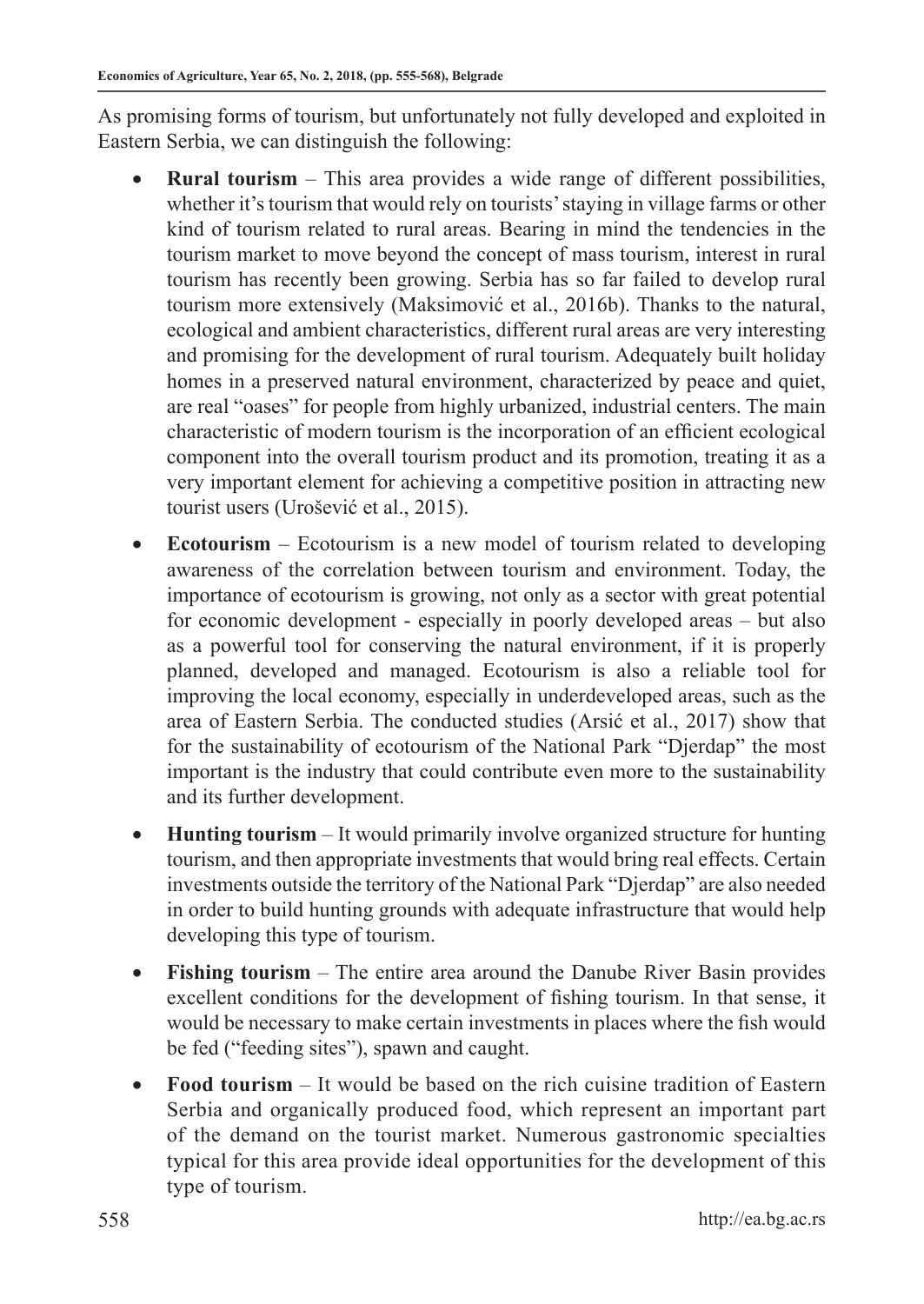- **Photo safari** The area of the National Park "Djerdap" provides ideal conditions for this type of tourism, which is nowadays very popular in the Western European countries, as well as in the USA and Japan.
- **Bike tourism** It represents the development of the adequate cycling trails and the infrastructure that would keep cyclist on the journey through this area. We have to emphasize that there is a significant demand from Western Europe for the routes in this part of the Balkans.
- • **Excursions** They would include visits to archaeological sites: Lepenski vir, Golubački grad, remains of Trajan's bridge, Djerdap hydroelectric power plant and Felix Romuliana archaeological site.
- **Events** A large number of events that take place in the cities in this area can attract, and they are already attracting, a large number of tourists. Zaječar is widely known for the musical rock manifestation "Gitarijada", which has been organized for half a century. There are also "Days of Zoran Radmilović", "Days of Mokranjac", "Days of Hajduk Veljko", Balkan festival of traditional culture of Vlachs, as well as many other events that take place in this region of Serbia.
- **Manifestation tourism** It is based on agro-food products. Some of the events that take place in Eastern Serbia provide a good basis for building the image of this region as a tourist destination. In that sense, it is necessary to insist on a certain number of native products, originated from these parts. Mainly, we have to insist on organically produced agricultural products.
- **Mining tourism** Abandoned mining sites have been raising interest as tourist destinations since more attention has been paid to the development of mining tourism today, which is an important component for the development of not only tourism, but also for the integral and sustainable development of the whole region. Revitalization and transformation of old mines into cultural and tourist centers, ecologically healthy environment or industrial and cultural heritage that tourists would like to visit and to stay in is important for both, the development of tourist destinations and the development of local communities. On the slopes of Stara Planina Mountain, east of the settlement Kalna, in the beech forest zone, there is the mine field "Janja". In the last century, in the late fifties, there was an active exploitation of uranium in three mines: "Mezdreja", "Gabrovnica" and "Srneći Do", which ceased to operate in 1966. This mining site has its own peculiarities; however, these mining objects are deteriorating, even though they can be transformed into ethno or ecological centers, ecologically healthy environments that European tourists would be delighted to visit and stay in, while the other part can be organized as an industrial cultural heritage, and these cultural and historical goods should be placed under the protection of the state (Maksimović et al., 2016a). It is worth mentioning the new tourist destination, the pioneer of the mining tourism, the copper mine in Bor, where has been built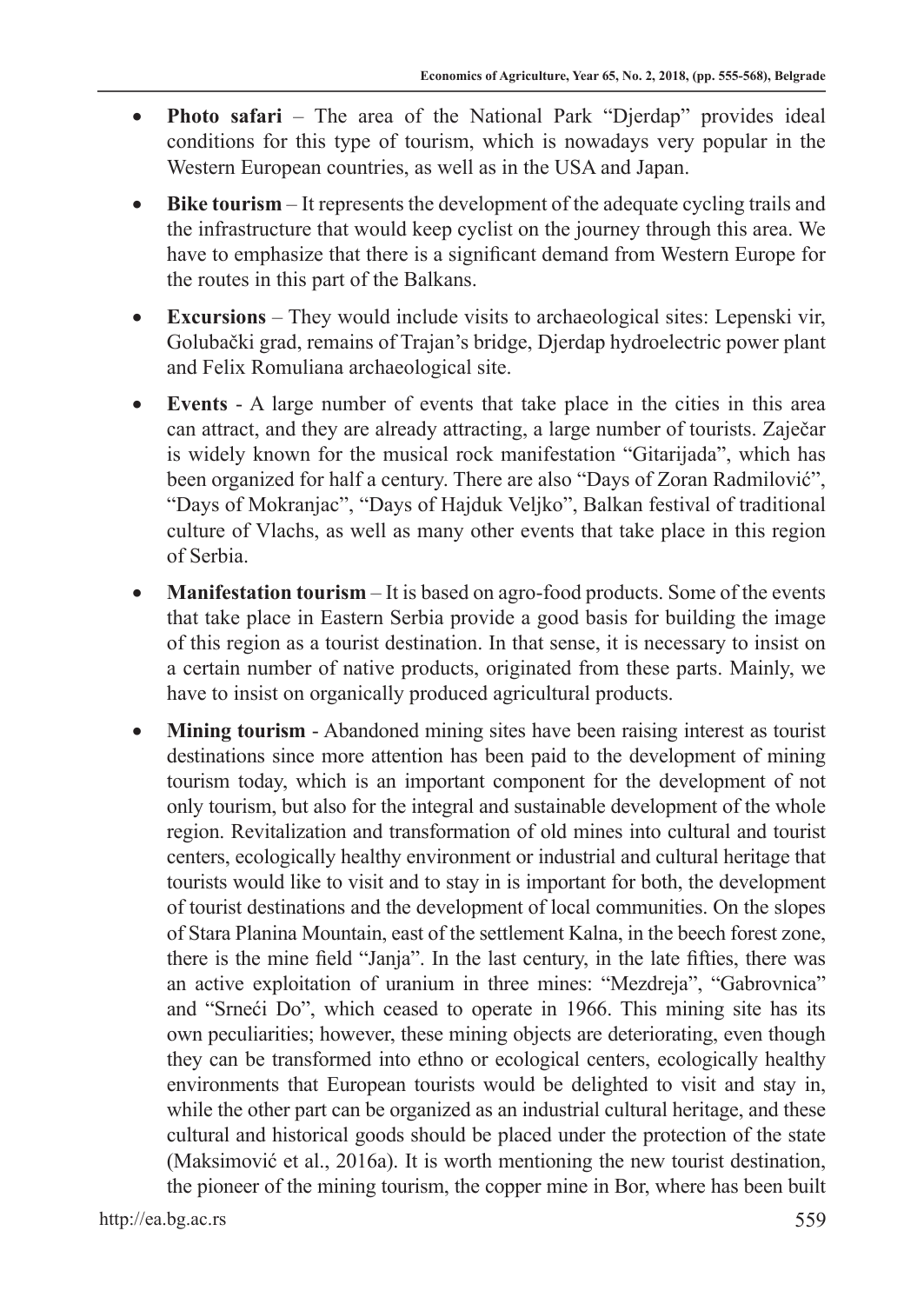a large reception area with capacity of up to 60 people on the 11th cave horizon, where tourists can descend to a depth of 700 meters, take photos and talk to the miners. The mine also includes a viewpoint on the oldest surface mine deep about 500 meters (Maksimović et al., 2016c).

In the following years, it is primarily necessary to create the image of East Serbia as a tourist destination. This is an assumption based on which we could carry out the positioning of areas in potential markets, which would draw the attention of potential segments of consumers. The creation of the image should be carried out alongside with the image of whole Serbia; unfortunately, Serbia is not currently present in the international tourist market in an adequate way. The reasons for this lie in:

- Political situation in the area of Western Balkans in the last twenty years.
- Insufficient investments in tourism as an economic activity.
- Lack of the adequate strategy for the tourism development etc.

Spiking in long terms, it is necessary to focus on the surrounding countries, mainly on Romania and Bulgaria. We should achieve an adequate level of cross-border cooperation with them, considering common resources (the area of the National Park "Djerdap" belongs to the Republic of Serbia, but also to the Republic of Romania with its peripheral parts and resource bases, as well as Stara Planina Mountain, which extends mostly on the territory of Bulgaria).

# **Selection of tourism development strategy in Eastern Serbia**

For the development of tourism in Eastern Serbia there have been suggested four strategies:

- Strategy  $A_1$  Aggressive marketing, propaganda and market appearance of tourism.
- Strategy  $A_2$  Creation of the necessary infrastructure that will help the development of tourism.
- Strategy  $A_3$  Preserving local culinary tradition and the development of indigenous species in organic farming and cattle breeding.
- Strategy  $A_4$  Development of human resources in the field of tourism.

On the basis on the relevant literature and the factual situation on the field, we will carry out the ranking of the mentioned strategies in order to select the best among them. The goal is to establish better position of tourism of this region on the tourist map of Serbia.

Strategy  $A_1$  – Aggressive marketing, propaganda and market appearance of **Eastern Serbia tourism**. This strategy aims to establish an efficient marketing system in order to break the destination into target markets and market niches, to constantly identify sources of new competitive advantages and to monitor the capacity of loyalty, i.e. recommendations for visiting the destination. The latest definition of marketing in tourism has become even more complex and complemented by the demand for a new concept of sustainable development, which, in addition to its orientation towards society,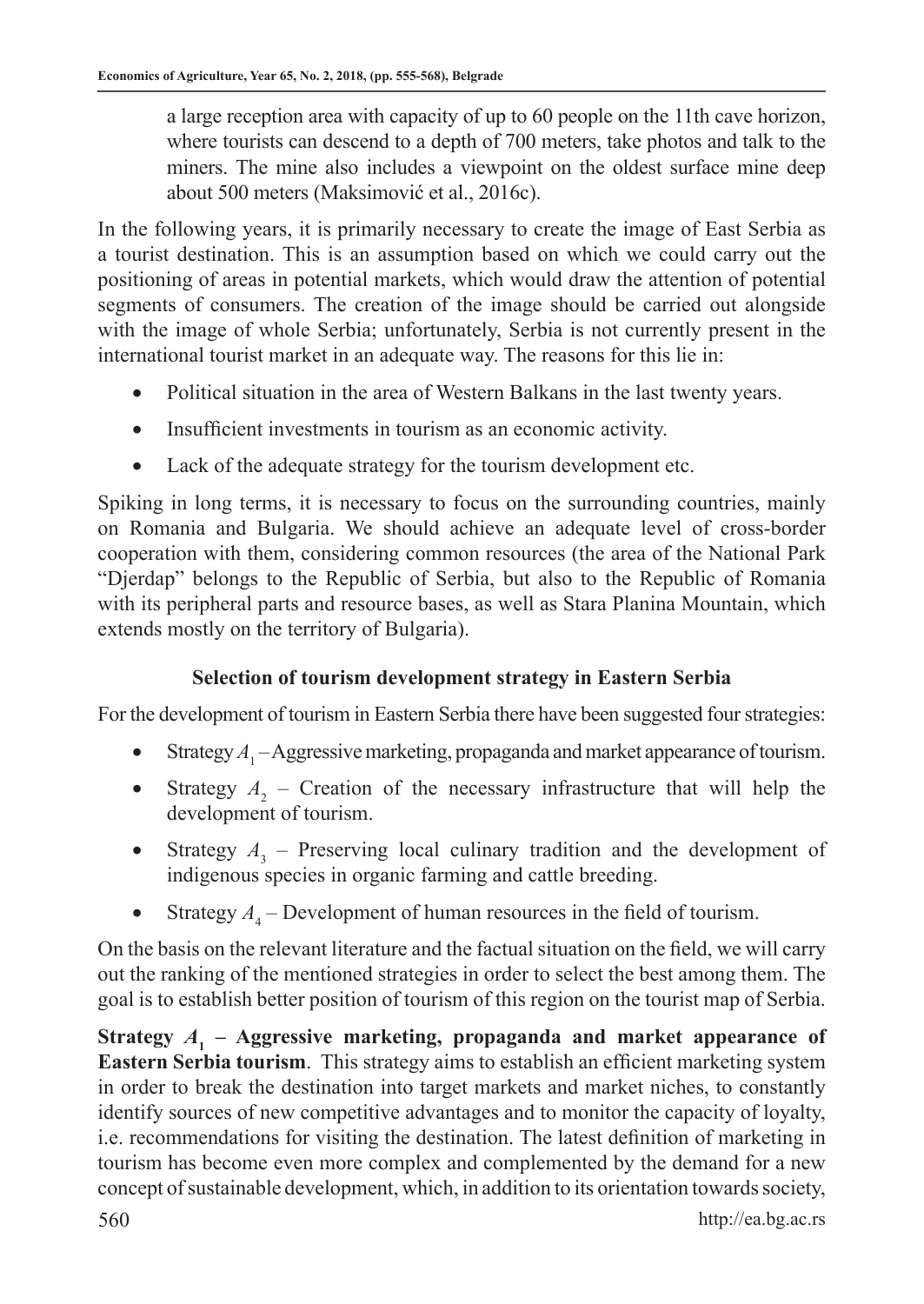must be oriented towards nature and the environment. According to this, marketing must get a socially responsible development function, because it has to satisfy three basic tasks, i.e. three demands: to satisfy demand, to profit and to preserve nature. Marketing in tourism has two dimensions. The first dimension is based on market research, for the purpose of gathering information in order to meet market needs and to facilitate a harmonious development of the tourism market. The second dimension is that marketing should be humanized in order to understand the values and significance of many factors related to the natural environment (Vojnović *et al*., 2012).

Tourist propaganda is one of the instruments of tourist policy aimed to achieve certain goals, which means that the actions of tourist propaganda must be preconceived. Tourist propaganda should be viewed integrally with other instruments of tourism, such as business policy, price policy, tourism development policy and the like (Unković and Zečević, 2009), but it can also be an incentive to the public and private sectors aimed at increasing the number of visitors and rational use of energy and other resources (Petrić and Mandić, 2014). For this strategy, it is important to build an appropriate image in consumers' mind, which should represent the destination attractive in both ways, natural and cultural. It is necessary to invest in the promotion of this region and the creation of the image of this tourist destination that would become recognizable on the tourist market.

**Strategy** *A***2 - Creation of the necessary infrastructure that will help the development of tourism**. An important factor that affects the successful selection of the strategy lies in the necessity to develop an infrastructure that would consist of accommodation, sports facilities, new access roads, educational camps as well as places for excursions and active entertainment (Nurić *et al*., 2015). We cannot emphasize enough the significance of the road infrastructure development from the point of view of tourism development in the region. The quality of the transport and supply network must be at a satisfactory level in order to make an impact on the tourism development of a destination. The most significant impact on the extent of tourism business is hotel offer, accommodation and food facilities. Also, the development of a certain number of holiday-resort sites for nature lovers and the improvement of the offer of facilities that provide food and beverage can greatly help the development of tourism in Eastern Serbia.

http://ea.bg.ac.rs 561 **Strategy** *A***<sup>3</sup> - Preserving local culinary tradition thorough the development of indigenous species in organic farming and cattle breeding**. What makes the area of Eastern Serbia truly recognizable is traditional cuisine. Local cuisine creates a unique feeling of hospitality and welcoming atmosphere. For livestock breeding development, e.g. on Stara Planina Mountain, we have adequate natural conditions, experience in livestock breeding gained through centuries, as well as the renown products from this area on the market. The ability to produce healthy food for the wider market in this ecologically clean environment is a comparative advantage, which prioritize the livestock breeding in this part of Serbia over other agricultural sectors. After obtaining the results of the pesticide impact on human health, organic production has been dispersed; it is an answer to all negative effects of the conventional production. Organic fruits, vegetables, meat, milk and other products have become highly demanded in the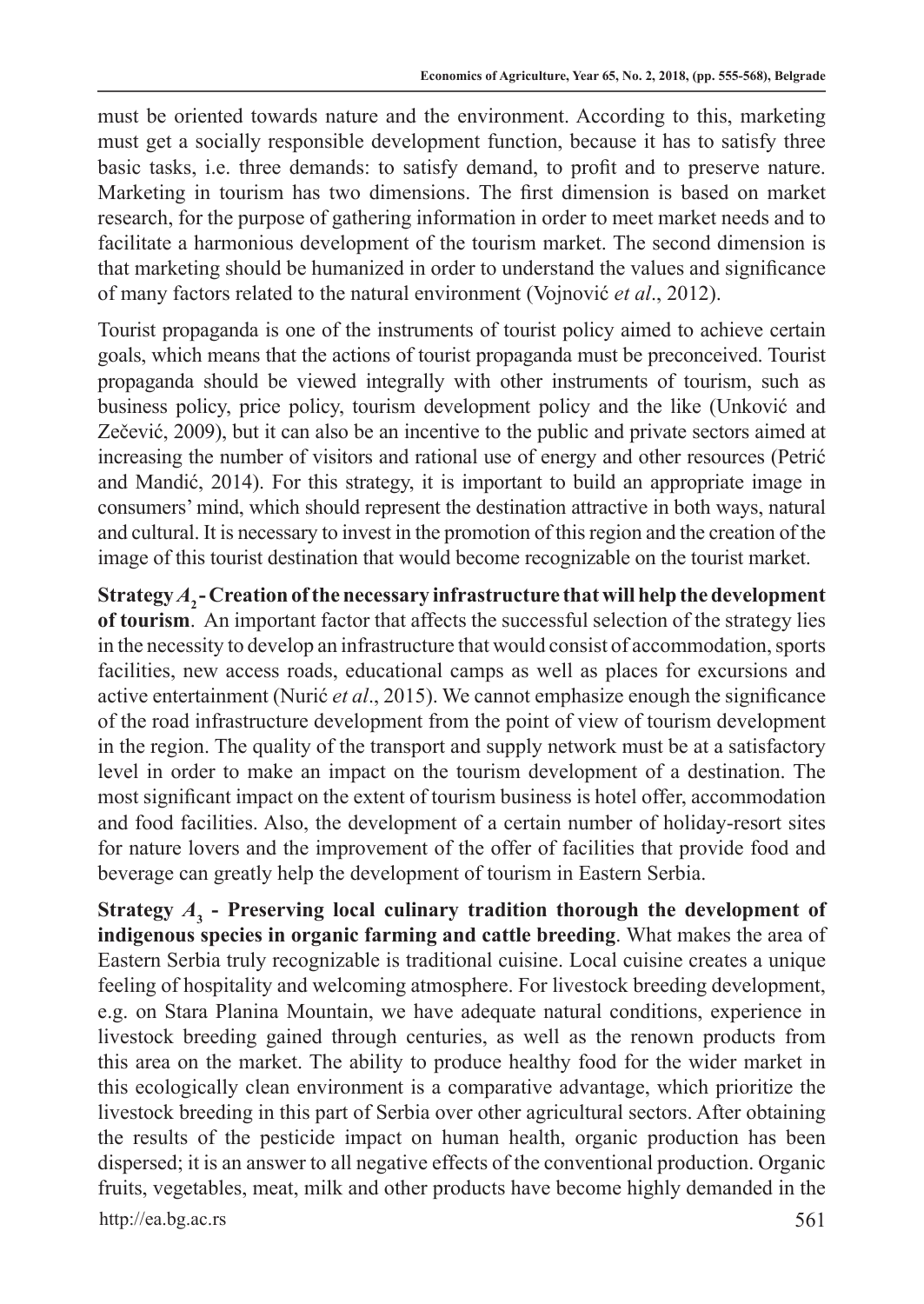market. Organic production includes indigenous species, whose existence is related to the area in which they were created; they are also well adapted to the natural conditions of the area where they are being produced. The importance of indigenous species in organic production is multiple. Apart from being very adaptable to the conditions, the cultivation of these plant and animal species preserves the natural biodiversity of the ecosystem in which they are found. Among the autochthonous products, the most characteristic are dairy products: cheese from Stara Planina (Pirot), butter, urda, sheep cheese, white cheese - slice, vurda, sour milk. This region is famous for its dairy products and lamb production, as well as for mushrooms and fruit: apples, pears, blueberries, blackberries, which give opportunities for the development of culinary tourism.

**Strategy** *A***<sup>4</sup> - Development of human resources in the field of tourism in Eastern Serbia**. The quality of tourist services depends to a large extent on the quality of performance, good will and education of human resources at all levels. This immediately encompasses the question: how is the importance of the human factor (as the carrier and executor of tourist activities in a certain area) being perceived? Tourism is a laborintensive activity, which means that a lot of human potential is needed in order to carry out this economic activity. Modern technical aids mainly contribute to the acceleration of individual work processes, changing the technology of work, but, as a rule, have a smaller impact on the reduction of the number of employees, especially in the catering industry. Tourism is an economic activity that largely depends on the human factor, because in tourism, people interact with consumers/tourists (Cvijanović and Vukovic, 2012).

# **The Single Valued Neutrosophic Set**

The neutrosophic set (NS) is proposed by Smarandache (1998) in order to cope with problems that are associated with inconsistent and undetermined information. Further, Smarandache (1998) and Wang *et al*. (2010) proposed the single valued neutrosophic set (SVNS) suitable for solving many real-world decision-making problems. Until now, NS has been applied in numerous cases for solving a wide range of problems such as: Sustainable market valuation of buildings by the single-valued neutrosophic MAMVA method (Zavadskas *et al*., 2017), Garage location selection for residential house by WASPAS-SVNS method (Baušys and Juodagalvienė, 2017), restaurant selection (Stanujkic *et al*., 2016) and so on.

# **Basic definitions and operations with the SVNS**

**Definition 1**. Let *X* be the universe of discourse, with a generic element in *X* denoted by *x*. Then, the Neutrosophic Set (NS) *A* in *X* is as follows (Smarandache, 1999):

$$
A = \{x < T_A(x) \mid I_A(x) \mid F_A(x) > | x \in X\},\tag{1}
$$

where  $T_A(x)$ ,  $I_A(x)$  and  $F_A(x)$  are the truth-membership function, the indeterminacymembership function and the falsity-membership function, respectively,

$$
T_A
$$
,  $I_A$ ,  $F_A$ :  $X \to ]^{-0}0,1^{\dagger}$  [ and  $0 \leq T_A(x) + I_A(x) + U_A(x) \leq 3^{\dagger}$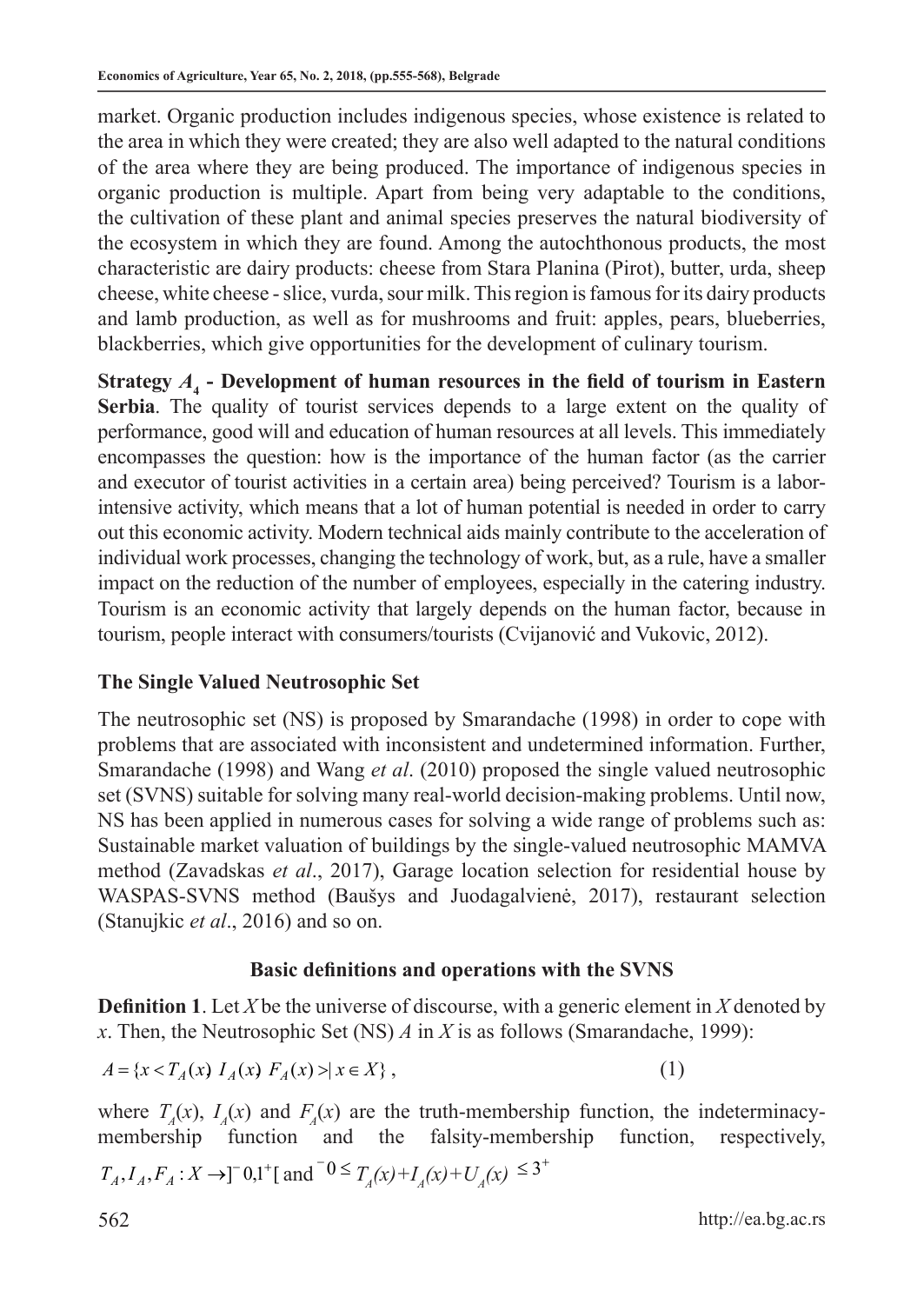**Definition 2.** Let *X* be the universe of discourse. The Single Valued Neutrosophic Set (SVNS) *A* over *X* is an object having the form (Smarandache, 1998; Wang *et al*., 2010):

$$
A = \{x < T_A(x) \mid I_A(x) \mid F_A(x) > | \mid x \in X\},\tag{2}
$$

where  $T_A(x)$ ,  $I_A(x)$  and  $F_A(x)$  are the truth-membership function, the intermediacymembership function and the falsity-membership function, respectively,  $T_A, I_A, F_A: X \to [0,1]$  and  $0 \leq T_A(x) + T_A(x) + U_A(x) \leq 3$ .

**Definition 3.** For an SVNS *A* in *X*, the triple <  $t_A$ ,  $i_A$ ,  $f_A$  > is called the single valued neutrosophic number (SVNN) Smarandache (1999).

**Definition 4.** *SVNNs*. Let  $x_1 \le t_1$ ,  $i_1$ ,  $f_1 >$  and  $x_2 \le t_2$ ,  $i_2$ ,  $f_2 >$  be two SVNNs and  $\lambda > 0$ ; then, the basic operations are defined as follows:

$$
x_1 + x_2 \leq t_1 + t_2 - t_1 t_2, i_1 i_2, f_1 f_2 > . \tag{3}
$$

$$
x_1 \cdot x_2 \leq t_1 t_2, i_1 + i_2 - i_1 i_2, f_1 + f_2 - f_1 f_2 > . \tag{4}
$$

$$
\lambda x_1 \leq 1 - (1 - t_1)^{\lambda}, i_1^{\lambda}, f_1^{\lambda} > . \tag{5}
$$

$$
x_1^{\lambda} \leq t_1^{\lambda}, i_1^{\lambda}, 1 - (1 - f_1)^{\lambda} > . \tag{6}
$$

**Definition 5**. Let  $x \le t_x, i_x, f_x >$  be a SVNN; then the cosine similarity measure  $S_{(x)}$ between SVNN *x* and the ideal alternative (point) <1,0,0> can be defined as follows (Şahin, 2014; Ye, 2014):

$$
S_{(x)} = \frac{t}{\sqrt{t^2 + i^2 + f^2}}
$$
\n(7)

**Definition 6**. Let  $A_i \le t_i, i_j, f_j >$  be a collection of SVNSs and  $W = (w_1, w_2, ..., w_n)^T$ be an associated weighting vector. Then the Single Valued Neutrosophic Weighted Average (SVNWA) operator of *A<sup>j</sup>* is as follows (Şahin, 2014):

$$
SVMWA(A_1, A_2, ..., A_n) = \sum_{j=1}^{n} w_j A_j
$$
  
= 
$$
\left(1 - \prod_{j=1}^{n} (1 - t_j)^{w_j}, \prod_{j=1}^{n} (i_j)^{w_j}, \prod_{j=1}^{n} (f_j)^{w_j}\right)_,
$$
 (8)

where:  $w_j$  is the element *j* of the weighting vector,  $w_j \in [0,1]$  and  $\sum_{j=1}^n w_j = 1$ .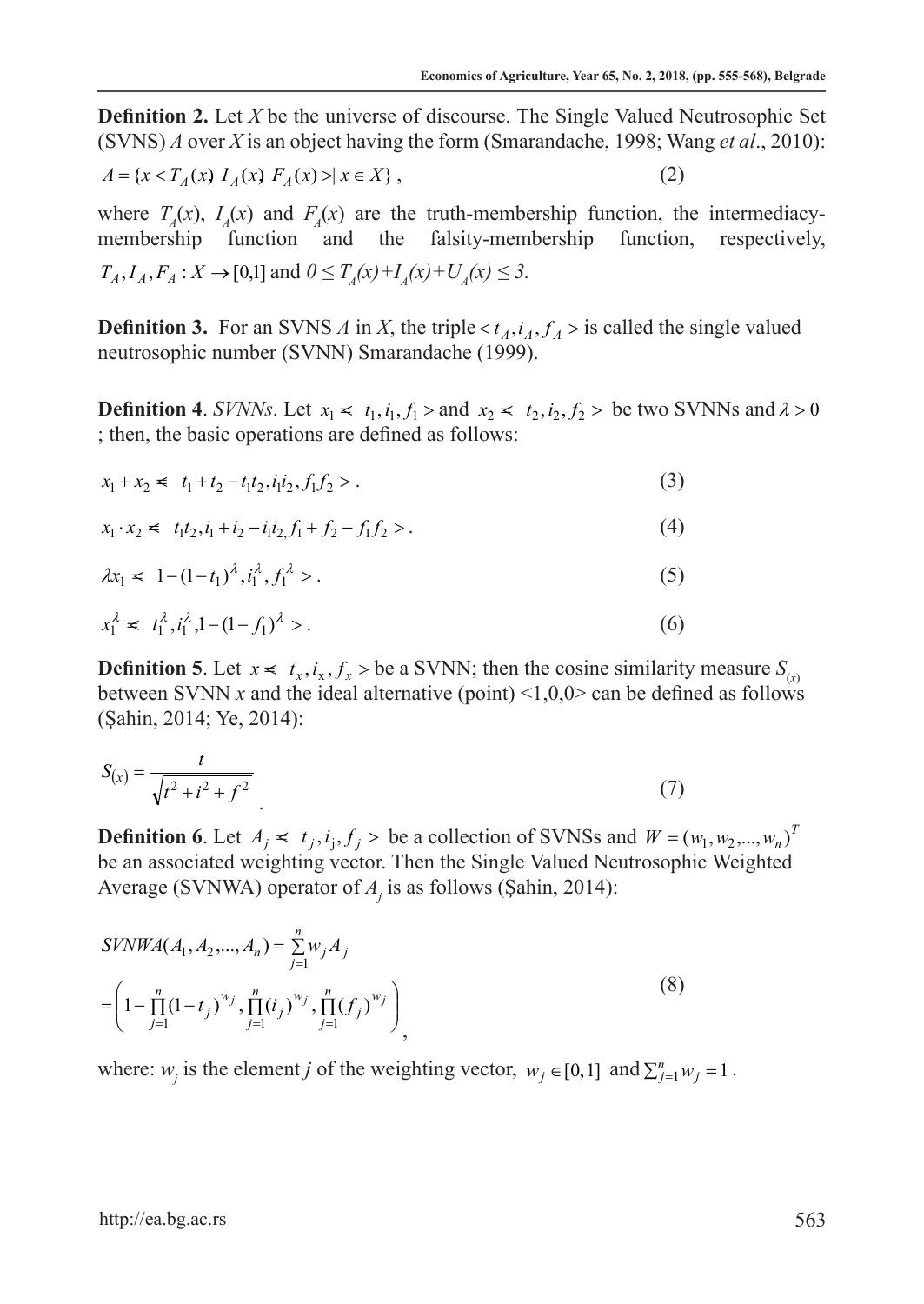## **Numerical example**

With the goal to briefly demonstrate the proposed approach and show the efficiency and usability of the SVNS, a numerical example will be conducted in this section. Suppose that a 3 decision makers should evaluate the four development strategies denoted as  $A_1$ ,  $A_2$  and  $A_3$ <sub>and</sub>  $A_4$  discussed in previous section in relation to the five evaluation criteria with the same significance:  $C_1$  – The implementation of the strategy feasibility;  $C_2$  – The speed of implementation;  $C_3$  - Compliance with the strategy of the development of tourism and local economic development;  $C_4$  – An economic profit and  $C_5$  – the satisfaction of service users.

At the beginning of the evaluation, decision makers evaluate alternatives. Ratings of the alternatives expressed in terms of the SVNS obtained on the basis of the three experts are given in Tables 1 to 3.

| $W_{1}$        | 0.20              | 0.20                | 0.20                | 0.20                | 0.20               |
|----------------|-------------------|---------------------|---------------------|---------------------|--------------------|
| $A_{1}$        | < 0.7, 0.2, 0.2 > | < 0.6, 0.3, 0.2 >   | < 0.59, 0.15, 0.4 > | < 0.7, 0.05, 0.35   | < 0.7, 0.05, 0.3 > |
| $A_{2}$        | < 0.8, 0.1, 0.2   | < 0.65, 0.15, 0.3 > | < 0.5, 0.4, 0.3 >   | < 0.55, 0.05, 0.4 > | < 0.6, 0.15, 0.25  |
| $A_{3}$        | < 0.65, 0.1, 0.3  | < 0.75, 0.2, 0.3 >  | < 0.55, 0.3, 0.4 >  | < 0.4, 0.4, 0.3     | < 0.45, 0.3, 0.35  |
| A <sub>4</sub> | < 0.6, 0.25, 0.35 | < 0.65, 0.05, 0.35  | < 0.8, 0.2, 0.1 >   | < 0.9, 0.15, 0.05   | < 0.7, 0.55, 0.15  |

**Table 1**. The ratings obtained based on the first expert

#### *Source*: Authors' calculations

| w                | 0.20               | 0.20                | 0.20               | 0.20               | 0.20               |
|------------------|--------------------|---------------------|--------------------|--------------------|--------------------|
| $\boldsymbol{A}$ | < 0.65, 0.2, 0.3 > | < 0.55, 0.15, 0.2 > | < 0.65, 0.2, 0.2 > | < 0.55, 0.1, 0.3 > | < 0.6, 0.1, 0.3    |
| $A_{2}$          | < 0.85, 0.2, 0.1 > | < 0.7, 0.25, 0.2    | < 0.6, 0.35, 0.15  | < 0.5, 0.15, 0.3 > | < 0.65, 0.05, 0.35 |
| $A_{3}$          | < 0.85, 0.2, 0.15  | < 0.8, 0.2, 0.2 >   | < 0.85, 0.3, 0.2   | < 0.8, 0.2, 0.1 >  | < 0.55, 0.3, 0.15  |
| $A_4$            | < 0.7, 0.25, 0.2   | < 0.75, 0.15, 0.25  | < 0.85, 0.2, 0.05  | < 0.9, 0.3, 0.05   | < 0.9, 0.15, 0.25  |

**Table 2**. The ratings obtained based on the second expert

*Source*: Authors' calculations

**Table 3**. The ratings obtained based on the third expert

| w       | 0.20              | 0.20               | 0.20               | 0.20               | 0.20               |
|---------|-------------------|--------------------|--------------------|--------------------|--------------------|
| $A$ .   | < 0.6, 0.2, 0.35  | < 0.7, 0.15, 0.2   | < 0.6, 0.2, 0.2 >  | < 0.65, 0.15, 0.25 | < 0.4, 0.3, 0.35   |
| $A_{2}$ | < 0.75, 0.25, 0.2 | < 0.75, 0.2, 0.25  | < 0.65, 0.3, 0.3 > | < 0.55, 0.2, 0.3 > | < 0.65, 0.15, 0.35 |
| $A_{3}$ | < 0.7, 0.15, 0.2  | < 0.65, 0.15, 0.25 | < 0.55, 0.4, 0.35  | < 0.65, 0.2, 0.15  | < 0.65, 0.2, 0.15  |
| $A_{4}$ | < 0.85, 0.2, 0.15 | < 0.7, 0.15, 0.15  | < 0.7, 0.2, 0.25   | < 0.75, 0.2, 0.25  | < 0.9, 0.15, 0.3 > |

*Source*: Authors' calculations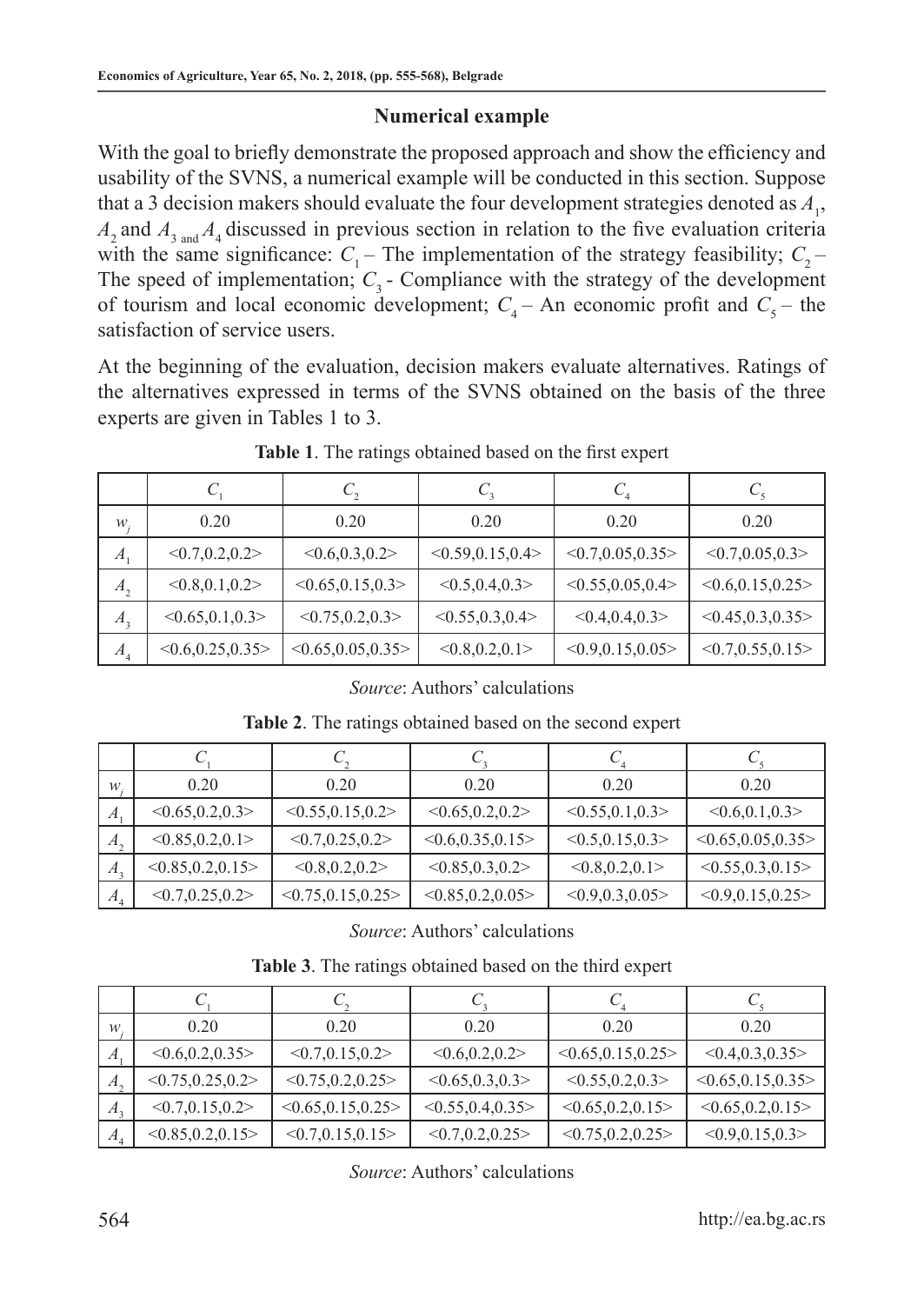The ranking orders obtained based on all the three experts are accounted for in Table 4.

|                |       | ມ     |       | Rank | Rank | Rank |
|----------------|-------|-------|-------|------|------|------|
| Αl             | 0.910 | 0.900 | 0.880 |      |      |      |
| A2             | 0.897 | 0.935 | 0.889 |      |      |      |
| A <sub>3</sub> | 0.821 | 0.942 | 0.910 |      |      |      |
| A4             | 0.953 | 0.962 | 0.945 |      |      |      |

**Table 4**. The ranking orders obtained from the three examinees

#### *Source*: Authors' calculations

According to Table 4, the most appropriate alternative based on the theory of dominance is the alternative denoted as  $A_4$ .

The data in Table 4 indicate that the strategy designated as the A4 is best-ranked alternative. The strategy designated as A4 is based on the development of human resources in tourism.

In this paper we have proposed four strategies for the development of tourism in Eastern Serbia. The purpose of the strategy selection is to understand the key elements necessary for the development of tourism. The study shows four potential tourism development strategies and suggests an approach to select the best one in accordance with defined evaluation criteria. Based on the conducted research and analysis, the opinion of the expert in this field has led to the conclusion that the Strategy designated as A4 - human resources development in the tourism of eastern Serbia – is best ranked in terms of evaluation criteria.

In tourism, we can detect high level of personnel's interaction with consumers (tourists), therefore it is very important that people are well educated and trained in order to be able to provide the appropriate level of service quality (Urosevic, 2015; Cvijanovic and Vukovic, 2012). Tourism is one of the most important industries with rapid expansion and continuous growth, so it offers a large number of jobs (Thitthongkam and Walsh, 2010). In parallel with the development of tourism, there has been a development of professionals who linked their lives, work, economic and existential interests to tourism as a social and economic activity (Stefanović, 2009; Stefanović and Urošević, 2012). The personnel must be specially educated in order to establish direct contact with the guests and provide them with complete information (Vojnović *et al*., 2012). Personnel in tourism must have a broad general culture and education. Tourist business in most cases takes place through direct and on-the-spot contact between the tourist service providers and consumers/tourists. Therefore, the character of the personnel working in tourism is quite specific. In fact, personnel is directed to act on the principles of economic efficiency, but at the same time they must interact with their guests/tourists as selfless hosts, full of understanding for their needs (Vojnović *et al*., 2012). Apart from the traditional gastronomic skills, personnel in tourism are expected to be the creator of a new "healthy" diet. Tourists on vacation want direct contact with the gastronomy, so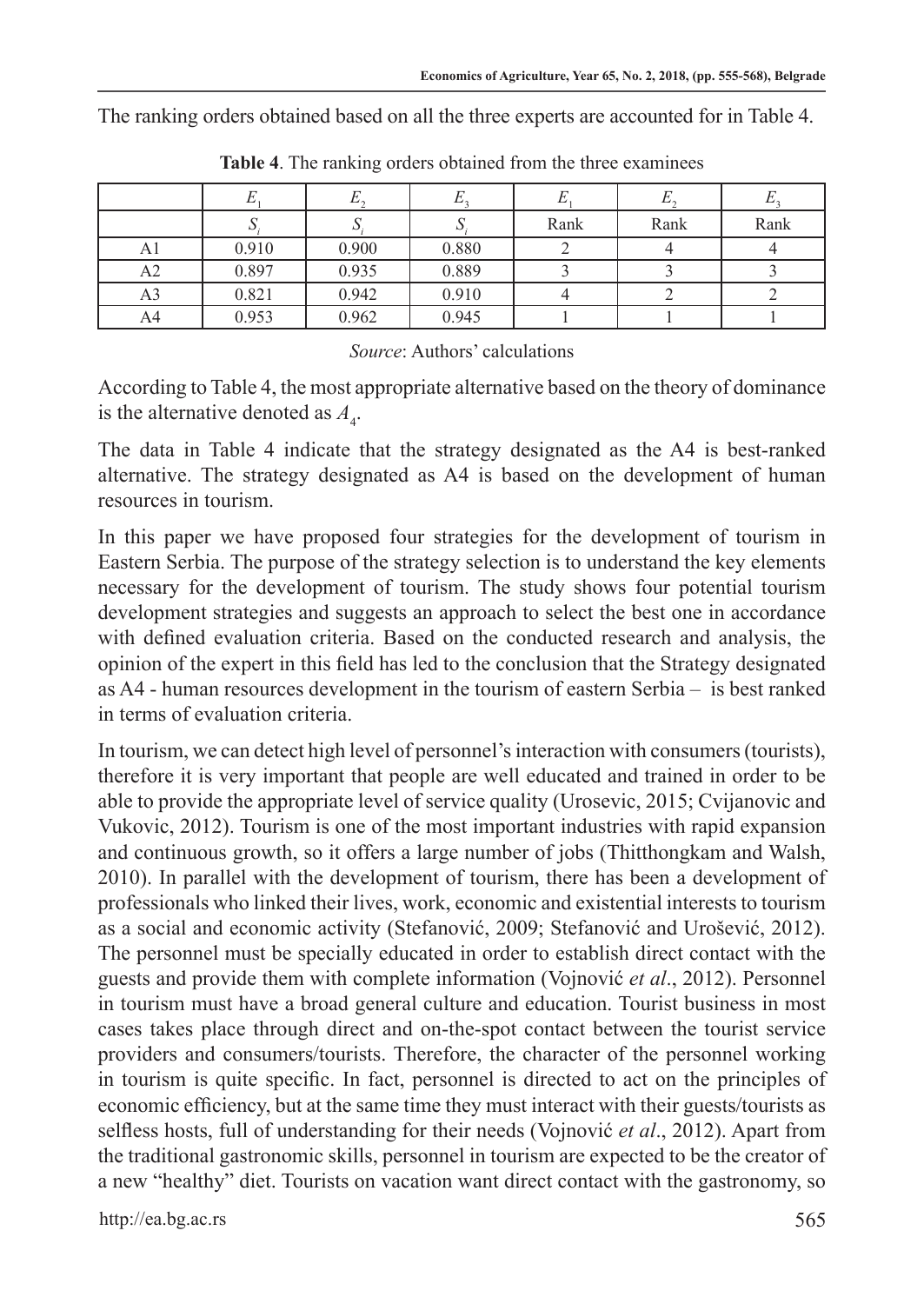the host is expected to explain expertly, in the tourists' language, the ingredients and the procedure of meal preparation, so that after returning to their country they can prepare it by themselves.

Considering the increasing digitalization in tourism capacities, tourism personnel must have a significantly higher level of IT literacy, because the users of tourist services are nowadays people with high IT skills.

## **Conclusion**

In the following years, it is necessary to work primarily on the image of Eastern Serbia as a tourist destination. This is an assumption, based on which we could carry out the positioning of this area in potential markets, which would capture the attention of potential segments of tourist consumers. In this paper, we have suggested four strategies for the development of tourism, where, on the basis of the relevant literature and the facts obtained on the field we have ranked them. Based on the conducted research, the opinions of competent experts in this field and the application of neutrosophic sets, it has been concluded that Strategy A4, based on the development of human resources in tourism, is the one that would be useful for the development of tourism in Eastern Serbia, because in almost all segments there is a lack in quality and educated personnel. All participants in the image creation and tourist products in the area of Eastern Serbia should be working in an organized manner. Local communities should create a favorable business environment and basic conditions for the development of this activity. Educational and research institutions should produce adequate personnel and provide interest-based connection and marketing performance in the function of raising the competitiveness of tourism products in this beautiful area.

## **References**

- 1. Arsić, S., Nikolić, D., & Živković, Ž. (2017). Hybrid SWOT-ANP-FANP model for prioritization strategies of sustainable development of ecotourism in National Park Djerdap, Serbia. *Forest Policy and Economics*, 80, 11-26.
- 2. Baušys, R., & Juodagalvienė, B. (2017). Garage location selection for residential house by WASPAS-SVNS method. *Journal of Civil Engineering and Management*, 23(3), 421-429.
- 3. Čerović, S., & Petović, P. (2006). Determining the priorities of tourism development in Serbia. *Tourism*, 10(6), 141-143. [in Serbian: Черовић, С., Петовић, П. (2006). Утврђивање приоритета развоја туризма Србије].
- 4. Cvijanović, D. (2014). *Tourist market in the Danube Region*. Institute of Agricultural Economics, Belgrade. [in Serbian: Цвијановић, Д. (2014). Туристичко тржиште у Дунавском региону].
- 5. Cvijanović, D., & Vuković, P. (2012). *The role of marketing in tourism in the Danube region of Serbia*. Monograph, Institute of Agricultural Economics, Belgrade. [in Serbian: Цвијановић, Д., & Вуковић, П. (2012). Улога маркетинга у туризму дунавског региона Србије].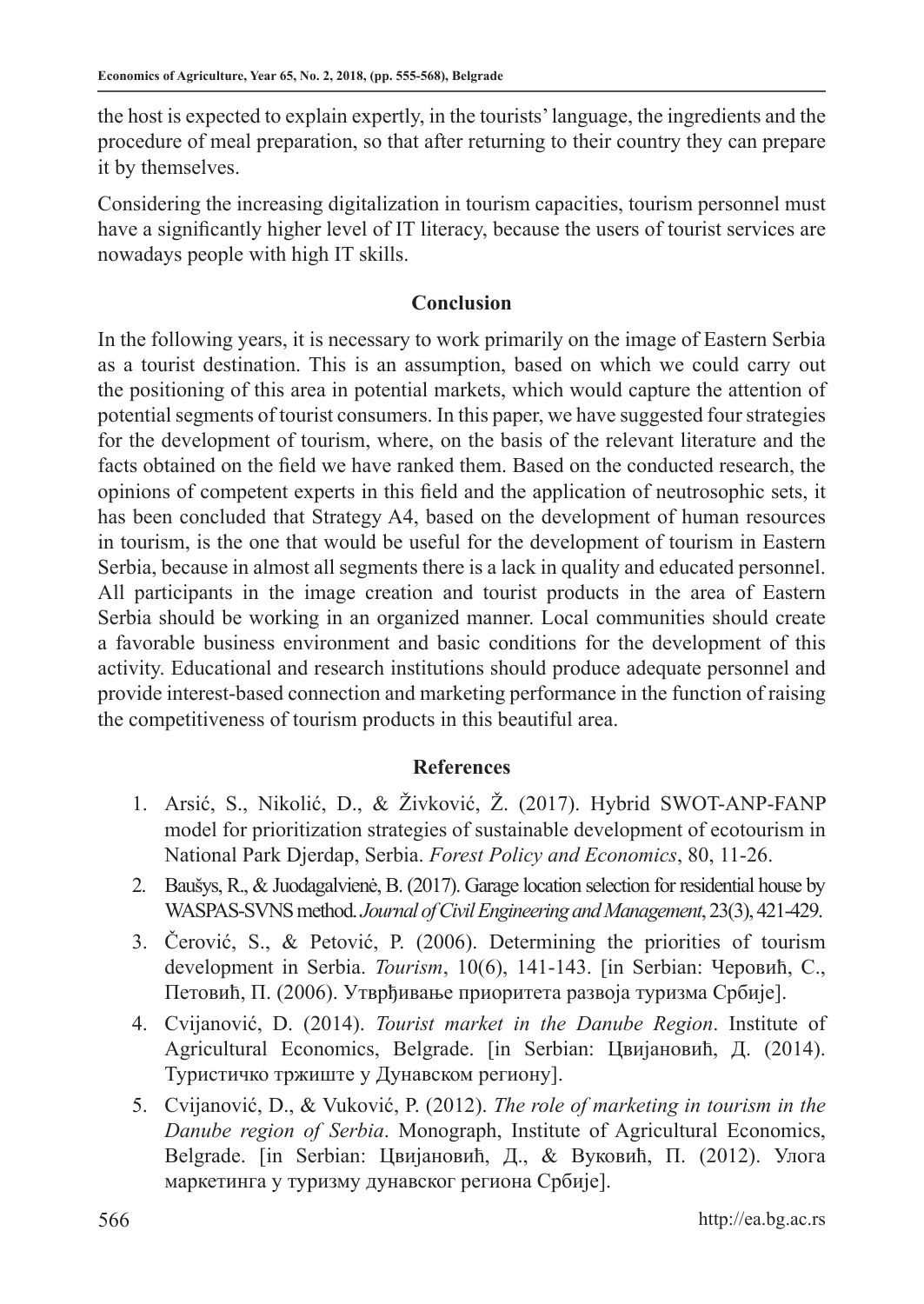- 6. Galanta, A., Anab, P., Slivarc, I., & Pula, Z. (2016). *Aligning wishes and environment sustainability: a focus on higher tourism consumption*. Oktay Emira, Yalcin Arslanturkb, Savas Artugerc, 141.
- 7. Jawabreh, O. A. (2014). Tourism and the local community In Jordan and India. *Pensee*, 76(2).
- 8. Maksimović M., Urošević S., & Karabašević D., (2016a). Mining heritage in the function of development of mining tourism on Stara Planina. *6 th International Symposium on natural resources management, 25-26 june, 2016. Zaječar*. [in Serbian: Максимовић, М., Урошевић, С., & Карабашевић, Д. (2016а). Рударско наслеђе у функцији развоја рударског туризма на Старој планини].
- 9. Maksimović, M., Urošević, S., & Karabašević, D. (2016b). Strategy Positioning of Rural tourism on Stara Planina. *HiT Management, Hotel Management and Tourism Management*, 4(2), 112-121. [in Serbian: Максимовић, М., Урошевић, С., & Карабашевић, Д. (2016б). Стратегија позиционирања руралног туризма Старе Планине].
- 10. Maksimović, M., Urošević, S., Stanujkić, D. & Karabašević D. (2016c). Selection of a Strategy of the Development of Mining Tourism Based on a Grey Relational Analysis. *Mining and Metallurgy Engineering Bor*, 1, 115-124.
- 11. Nikolić, R., Urošević, S., Fedajev, A., & Piljušić, M. (2013). Natural resource management as a function of environmental conservation. *EMIT, Economics Management Information Technology*, 2(1), 25-32.
- 12. Nurić, S., Nurić, A., Husić, M. & Husić, H. (2015). Using the mining railway infrastructure for the tourism potential. *QUAESTUS, multidisciplinary research journal*, 6, 109-118.
- 13. Petrić, L., & Mandić, A. (2014). Visitor management tools for protected areas focused on sustainable tourism development: the Croatian experience. Environmental *Engineering and Management Journal*, 13(6), 1483-1495.
- 14. Riznić, D., Voza, D., & Vuković, M. (2011). Possibility of promoting specific forms of tourism in the border municipalities of northeastern Serbia. *Themes-Journal of Social Sciences*, 4, 1455-1473. [in Serbian: Ризнић, Д., Воза, Д., & Вуковић, М. (2011). Могућности унапређења посебних облика туризма у пограничним општинама североисточне Србије].
- 15. Şahin, R. (2014). *Multi-criteria neutrosophic decision making method based on score and accuracy functions under neutrosophic environment*. arXiv preprint arXiv:1412.5202.
- 16. Smarandache, F. (1998). *Neutrosophy: Neutrosophic Probability, Set, and Logic: Analytic Synthesis & Synthetic Analysis*.
- 17. Smarandache, F. (1999). *Neutrosophy: A Unifying Field in Logics: Neutrosophic Logic. Neutrosophy, Neutrosophic Set, Neutrosophic Probability*. American Research Press, Rehoboth.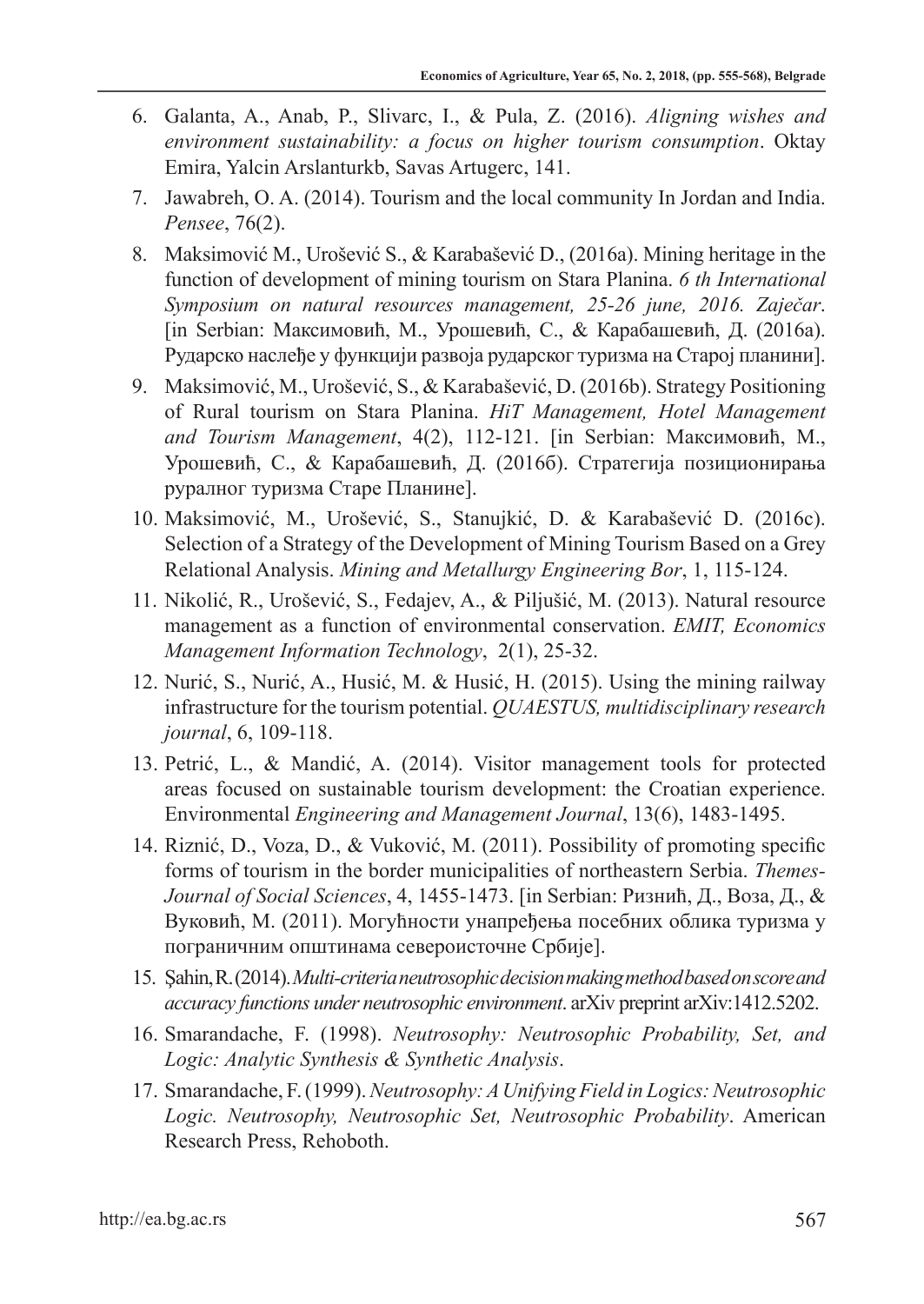- 18. Stanujkic, D., Smarandache, F., Zavadskas, E. K., & Karabasevic, D. (2016). Multiple Criteria Evaluation Model Based on the Single Valued Neutrosophic Set. *Neutrosophic Sets & Systems*, 14.
- 19. Stefanović, V., & Urošević, S. (2012). Human resources a factor in the competitiveness of the tourism industry. *Tourism: Challenges and Opportunities, Economic Institute, Belgrade, 20-22. Septembеr, 2012. Trebinje.*  [in Serbian: Стефановић, В., & Урошевић, С. (2012). Људски ресурсифактор конкурентности туристичке привреде].
- 20. Stefanović, V. (2009). *Human Resources Management in Tourism*. PMF, Novi Sad. [in Serbian: Стефановић, В. (2009). Менаџмент људских ресурса у туризму].
- 21. Štetić, S. (2003). Strategy of development and placement of tourist destination. *Tourism*, 7(3),7-9. [in Serbian: Штетић, С. (2003). Стратегија развоја и пласмана туристичке дестинације].
- 22. Streimikiene, D., & Bilan, Y. (2015). Review of Rural Tourism Development Theories. *Transformations in Business & Economics,* 14(2), 21-34.
- 23. Thitthongkam, T., & Walsh, J., (2010). Role of language in tourism organizational management. *Asian Journal of Management Research*, 1, 184–199.
- 24. Unković, S., & Zečević, B. (2009). *Economics of tourism*. Faculty of Economics, Belgrade. [in Serbian: Унковић, С., & Зечевић, Б. (2009). Економика туризма].
- 25. Urošević, S. (2015). Education and development of human resources in rural tourism. *Applied Researches in Technics, Technologies and Education, ARTTE*, 3(2), 143-149.
- 26. Urošević, S., Karabašević, D., & Maksimović, M. (2015). The concept of sustainable development of rural tourism. *XXIII International Conference Ecological Truth, Ecoist 15, 17-20 june 2015. Kopaonik, Serbia*.
- 27. Vojnović, B., Cvijanović, D., & Stefanović V. (2012). *Developmental aspects of the tourist destination*. Monograph, Institute of Agricultural Economics, Belgrade. [in Serbian: Војновић, Б., Цвијановић, Д., & Стефановић, В. (2012). Развојни аспекти туристичке дестинације].
- 28. Wang, H., Smarandache, F., Zhang, Y., & Sunderraman, R. (2010). Single valued neutrosophic sets. *Review of the Air Force Academy*, 1, 10.
- 29. Ye, J. (2014). A multicriteria decision-making method using aggregation operators for simplified neutrosophic sets. *Journal of Intelligent & Fuzzy Systems*, 26(5), 2459-2466.
- 30. Zavadskas, E. K., Bausys, R., Kaklauskas, A., Ubarte, I., Kuzminske, A., & Gudiene, N. (2017). Sustainable market valuation of buildings by the singlevalued neutrosophic MAMVA method. *Applied Soft Computing*, 57, 74-87.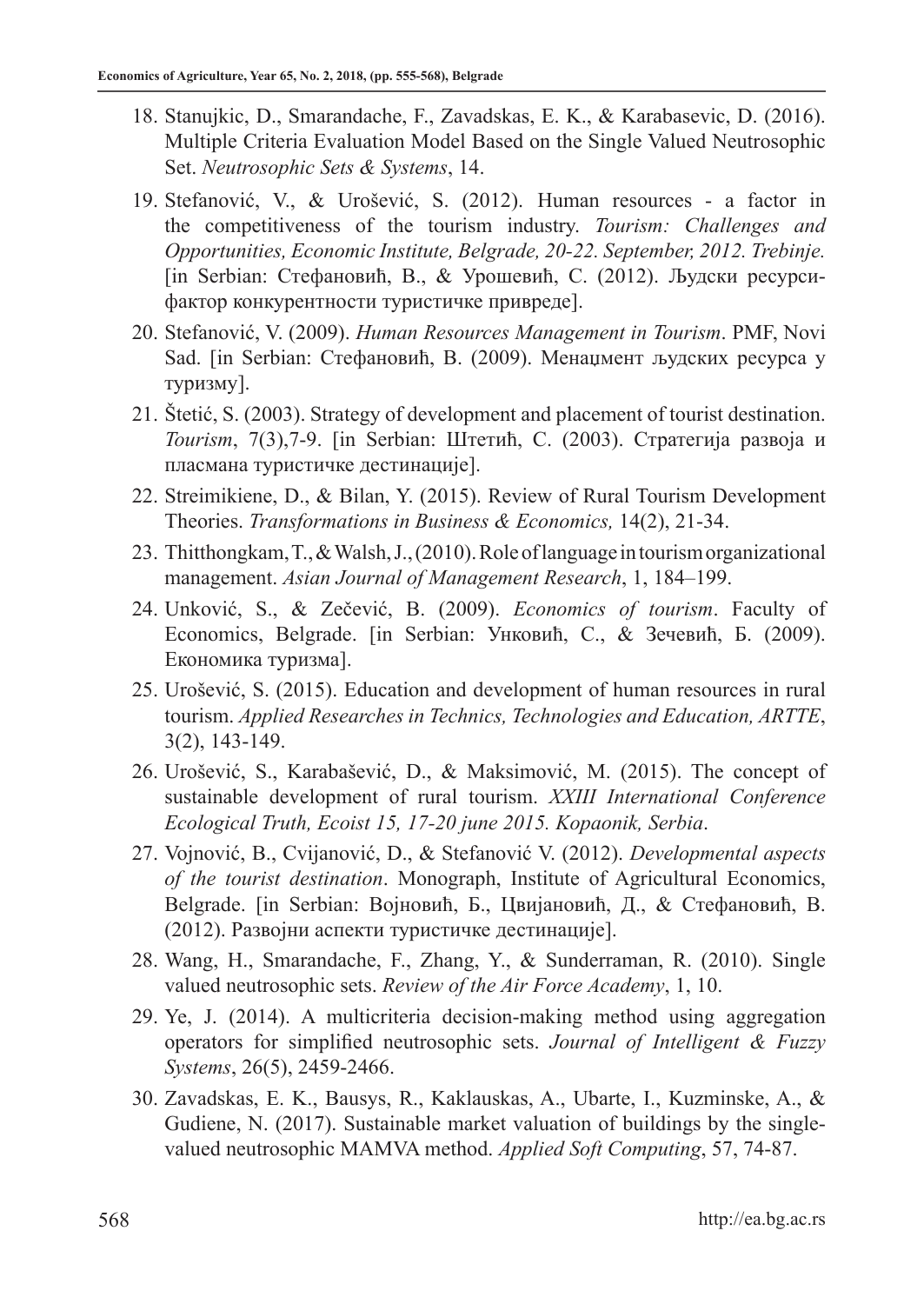# **UDC 338.43:63 ISSN 0352-3462**

# **ECONOMICS OF AGRICULTURE**

## **CONTENT**

|    | 1. Branko Mihailović, Zoran Simonović, Miodrag Brzaković<br><b>STRATEGIC PLANNING OF SUSTAINABLE DEVELOPMENT</b><br>OF AGRICULTURE OF LAJKOVAC MUNICIPALITY. 475                                                                            |
|----|---------------------------------------------------------------------------------------------------------------------------------------------------------------------------------------------------------------------------------------------|
| 2. | Snežana Milošević Avdalović<br><b>IMPACT OF FIRM SPECIFIC FACTORS ON PROFITABILITY</b><br>OF INDUSTRIAL GRINDING COMPANIES. 493                                                                                                             |
| 3. | Siniša Zarić, Igor Ilievski<br>THE NONMARKET ENVIRONMENT OF THE WINE INDUSTRY<br>IN THE REPUBLIC OF MACEDONIA: THE CASE OF WINES OF<br><b>MACEDONIA ASSOCIATION (FROM MARKET RIVALS TO</b><br>ALLIES IN THE NONMARKET ENVIRONMENT) 503      |
|    | 4. Viktorija Petrov, Nada Trivić, Đorđe Čelić<br><b>ASSESSING SUSTAINABILITY</b><br>OF THE SOUTHEAST EUROPEAN ECONOMIES519                                                                                                                  |
| 5. | Mlađan Maksimović, Tatjana Janovac, Darjan Karabašević, Miodrag Brzaković<br>SOLUTION OF GENERAL AND PREVENTION OF ECOLOGICAL<br>PROBLEMS OF STARA PLANINA MOUNTAIN AS POTENTIAL<br><b>OBSTACLES TO THE DEVEOPMENT OF RURAL TOURISM 531</b> |
| 6. | Marija Paunović, Olivera Milutinović, Goran Puzić<br>PERSONAL SUBJECTIVITY IMPACT REDUCTION IN CHOICE<br>OF SOUR CHERRY VARIETIES FOR ORCHARD<br>ESTABLISHMENT USING FUZZY SYSTEM 545                                                       |
| 7. | Snežana Urošević, Dragiša Stanujkić, Darjan Karabašević, Pavle Brzaković<br>USING SINGLE VALUED NEUTROSOPHIC SET TO SELECT<br><b>TOURISM DEVELOPMENT STRATEGIES IN EASTERN SERBIA555</b>                                                    |
| 8. | Rade Popović, Dalibor Panić<br><b>TECHNICAL EFFICIENCY OF SERBIAN DAIRY</b><br>PROCESSING INDUSTRY569                                                                                                                                       |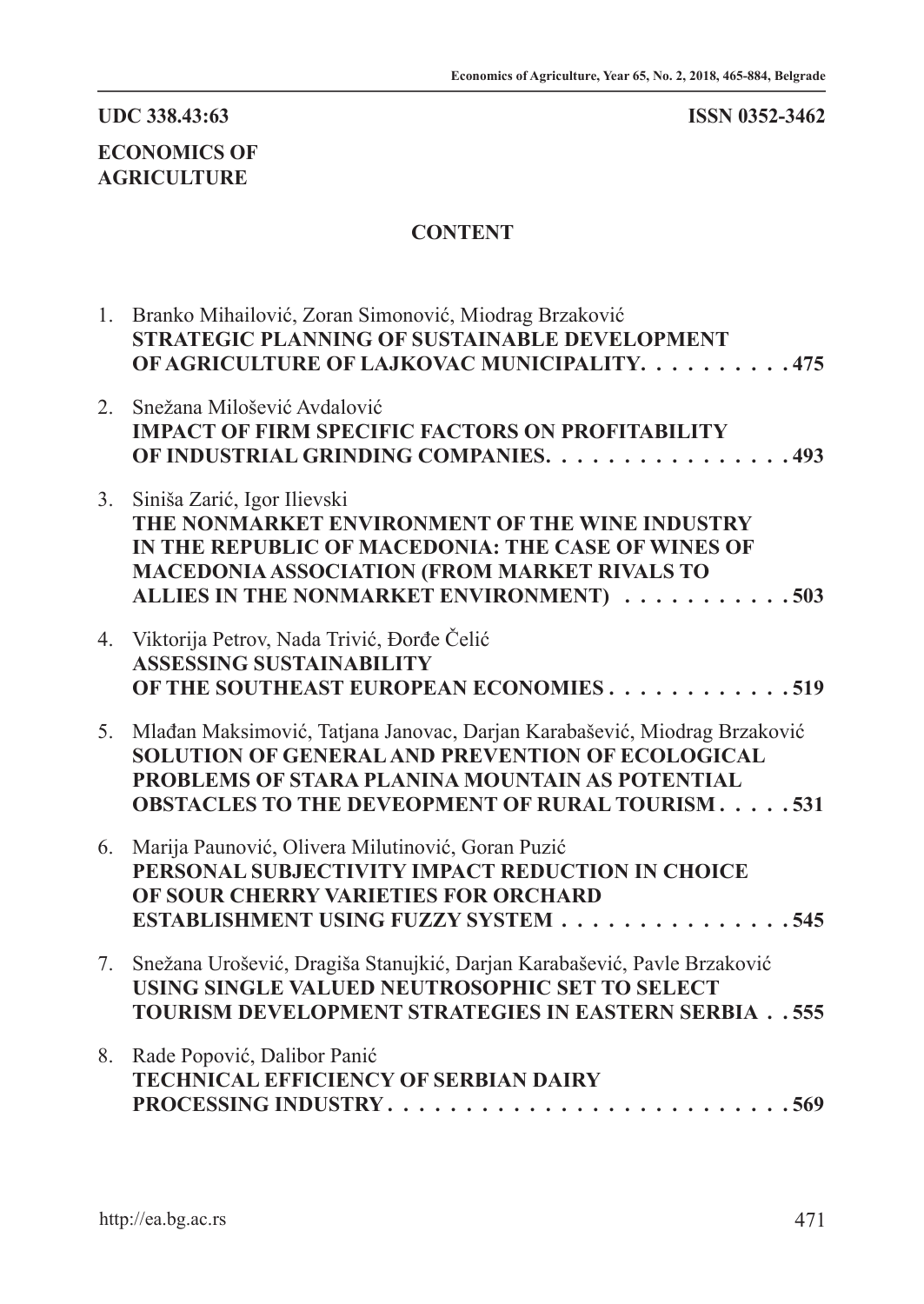| 9. | Marijana Joksimović, Biljana Grujić, Dušan Joksimović<br><b>CORRELATION AND REGRESSION ANALYSIS OF THE IMPACT</b><br>OF LEASING ON AGRICULTURAL PRODUCTION IN REPUBLIC              |
|----|-------------------------------------------------------------------------------------------------------------------------------------------------------------------------------------|
|    |                                                                                                                                                                                     |
|    | 10. Boris Kuzman, Dajana Ercegovac, Mirela Momčilović<br>DEVELOPMENT OF DERIVATIVE TRADING ON FINANCIAL<br>MARKET AND AGRIBUSINESS SECTOR IN SERBIA. 601                            |
|    | 11. Goran Perić, Marko Gašić, Marija Stojilković, Ivana Nešić<br>THE IMPACT OF EMPLOYEE SATISFACTION ON THE TOURIST<br><b>SATISFACTION WITH THE SERVICES OF SPA TOURISM 617</b>     |
|    | 12. Nebojša Gvozdenović, Dejan Brcanov<br>VEHICLE SCHEDULING IN A HARVEST SEASON 633                                                                                                |
|    | 13. Srđan Šapić, Srđan Furtula, Danijela Durkalić<br>PRESTIGE AND NATIONAL IDENTITY AS PREDICTORS<br>OF FOOD PRODUCTS PURCHASE 643                                                  |
|    | 14. Sonja D. Radenković, Jelena Šaranović, Boban Stojanović, Zorana Kostić,<br>Bojan Jokić<br>APPLYING INTELLECTUAL CAPITAL IN IMPROVING<br>AGRI-INDUSTRY AT REPUBLIC OF SERBIA 659 |
|    | 15. Mersida Jandrić, Vladimir Zakić<br>APPRAISAL OF THE DAIRY CAPITAL VALUE ON<br>THE TERRITORY OF THE PESTER PLATEAU 673                                                           |
|    | 16. Goran Milošević, Marija Vuković, Duško Jovanović<br><b>TAXATION OF FARMERS BY THE INCOME TAX IN SERBIA 683</b>                                                                  |
|    | 17. Milan Počuča, Ivan Joksić, Bojana Drašković<br><b>ENVIRONMENTAL PROTECTION IN THE LIGHT OF</b><br><b>DISCREPANCY BETWEEN THE NORMATIVE AND THE REALITY 697</b>                  |
|    | 18. Sonja Lučić<br><b>EU TRADEMARKS FOR WINE WHICH CONTAINS</b><br>INDICATIONS OF GEOGRAPHICAL ORIGIN 715                                                                           |
|    | 19. Dejan Đurić, Vladimir Mitrović, Dragana Đurić, Jelena Ristić<br>EU TRADEMARKS FOR WINE WHICH CONTAINS<br>INDICATIONS OF GEOGRAPHICAL ORIGIN 731                                 |
|    | 20. Miljan Leković, Drago Cvijanović, Milena Jakšić<br><b>FARMLAND REAL ESTATE INVESTMENT TRUSTS745</b>                                                                             |